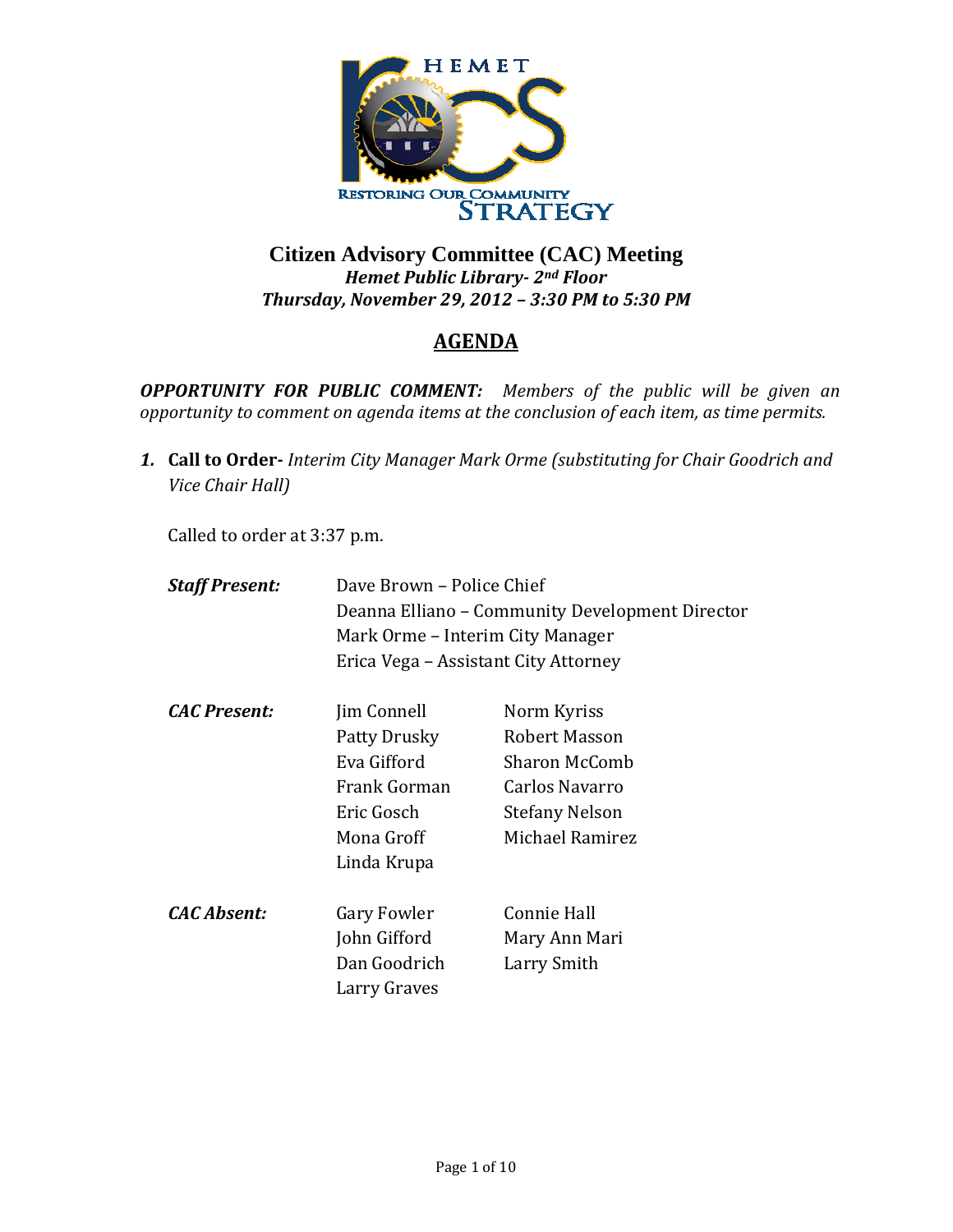# *2.* **Comments or corrections to the September 27, 2012 CAC Agenda Recap (distributed via email to CAC members)** *CAC members*

Approved as presented.

### *3.* **Summary Updates on Items from October 25, 2012 CAC Meeting**

ICM Orme began the summary update by thanking the County of Riverside and Supervisor Jeff Stone, as well as his Chief of Staff Vern Lawrenson and right hand, Opal Holloway, who were present on behalf of Supervisor Stone to update the CAC regarding the County's program to donate cars to cities, as was discussed at the October CAC meeting.

Vern Lawrenson advised that Supervisor Stone was very interested in assisting wherever possible with enhancement of security and public safety throughout the valley, and had committed to facilitate some retiring vehicles from the Sheriff's Department that can be retrofitted and used. There are several areas in the county that already utilize such retired vehicles for Citizens on Patrol programs, etc., and the supervisor would like to donate some of these vehicles to the Hemet‐San Jacinto valley. The county's fleet maintenance department has indicated that there are vehicles ready to be donated now. What is needed to come to terms with is the preferred method of handling the use of these vehicles. Alternative A includes County maintenance of the vehicle titles, their annual renewal, and the provision of maintenance and service work on the vehicles. Alternative B is to transfer title of the vehicle to the City, which would then be responsible for title renewal, service, maintenance, etc. There is currently no detailed data on what the service costs would be for these vehicles. Once decided, the City can contact Bob Hadishell at the County and advise him of the preferred option.

CAC Member Jim Connell: How many vehicles are available?

Mr. Lawrenson: Currently we are told that we can get a couple of vehicles per month, and up to 20 to 25 per year. There are two or three vehicles available right now. If your program determines that you need five or six vehicles, it might take a couple of months to accommodate that.

CAC Member Connell: Who will be driving the cars?

Police Chief Dave Brown: I have had discussions with Vern and Supervisor Stone, and with 25 new police volunteers the vehicles could definitely be put to use immediately, but I don't want to overstep the CAC so I'm open for discussion on how and where they should be utilized.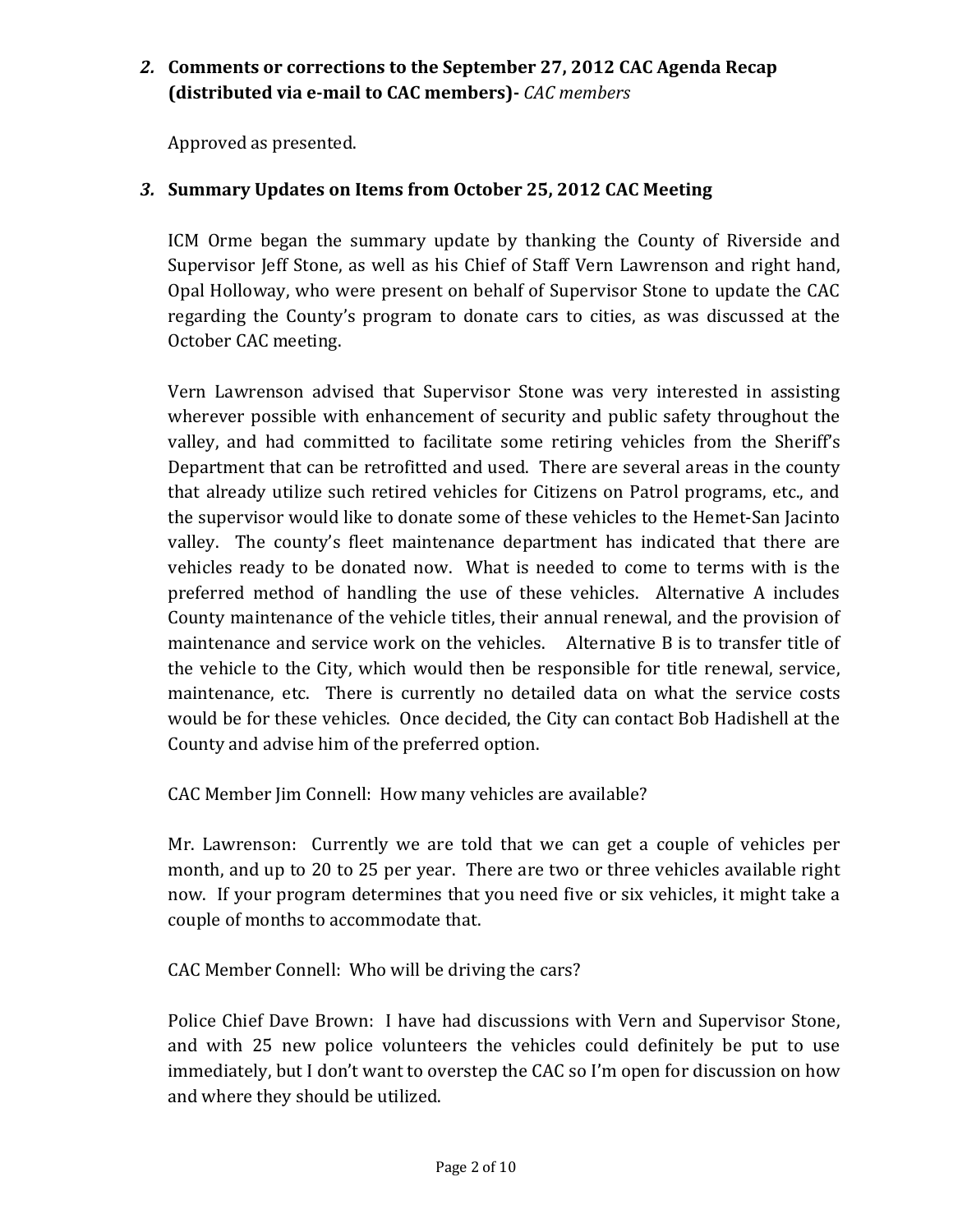Mr. Lawrenson: A few of these programs will be sprouting up, and the Supervisor's commitment is to provide you with all of the vehicles that we can get to you. Some will go to Hemet, some to San Jacinto, on a first come-first serve basis, so the City will need to establish the programs that they will be using them for and contact us.

CAC Member Michael Ramirez: Will insurance be provided by the County if the County retains the title?

Mr. Lawrenson: I am uncertain, but I believe the County would maintain liability insurance if they hold the title. There may, however be advantages to the City's taking title, since there may be less restrictions imposed on how the vehicles are used, who can drive them, etc.

ICM Orme: If the CAC agrees, I would like to take this back for discussion amongst staff to consider those options, and report back to the CAC as it relates to what would work in the best interest of the City overall. If the CAC is interested in this type of program, which you appear to be, we will formulate what we believe is the best opportunity on our end and take it to Council for their final authorization.

Discussion ensued regarding how the cars might be used, and the pros and cons of the county maintaining the title vs. the city taking it over.

CAC Member Connell: I participate in the citizen's patrol program in Nuevo, and the cars that we use are controlled by the County who maintains them completely, which has worked effectively.

Mr. Lawrenson explained that the County doesn't just pick up the cost, but rather it is handled through coordination with the Sherriff's Department, and is an item in their budget.

ICM Orme turned the meeting over to Community Development Director Deanna Elliano for further updates.

CDD Elliano commended the Minutes Secretary, Nancie Shaw, for providing detailed minutes, and then proceeded to discuss the rental database that was brought up at the October meeting. She advised that the low number that had been discussed at that meeting was actually determined to be the number of property owners for various rentals, rather than the number of rental units. The number of rental units was proving to be much closer to what had been estimated utilizing census data.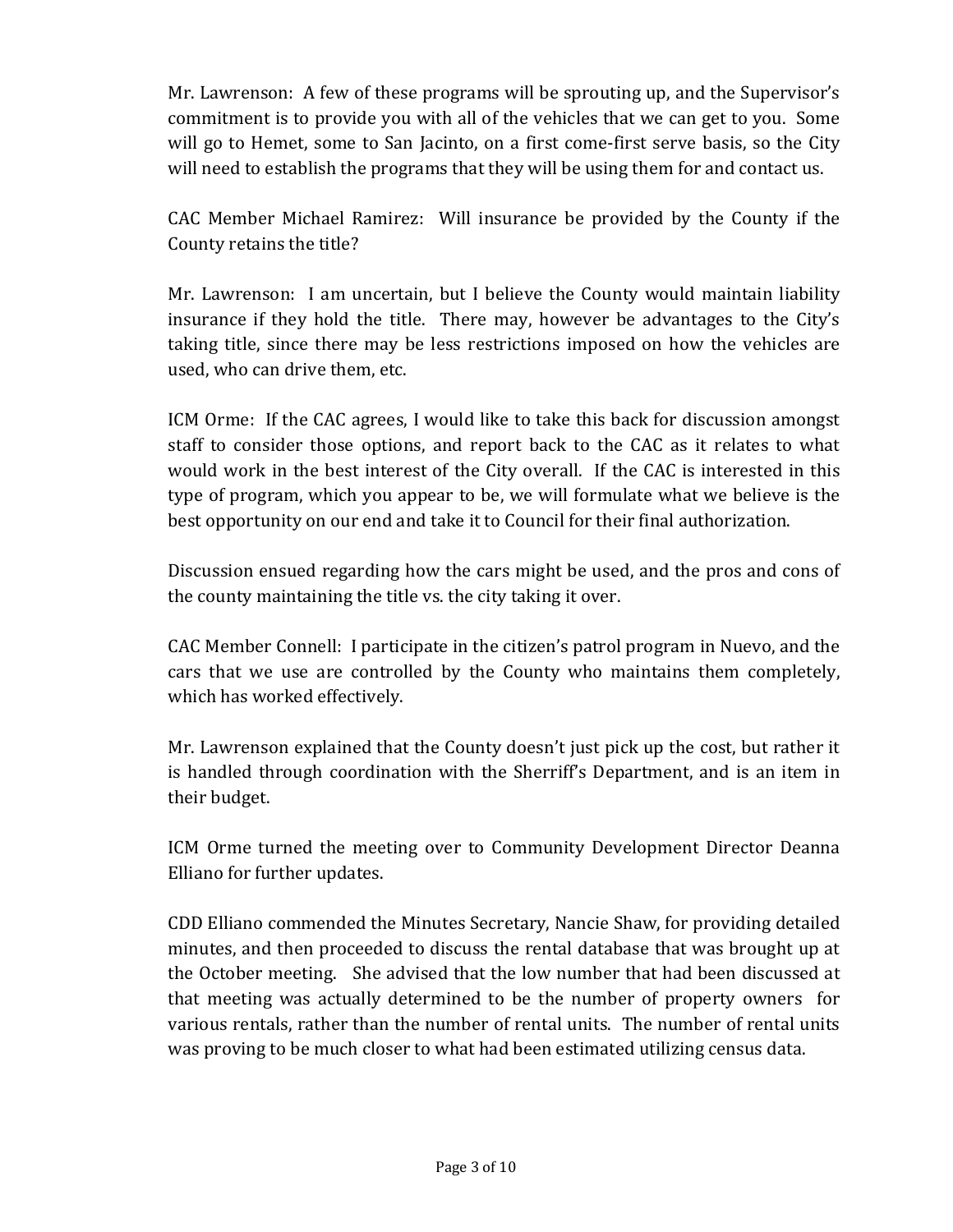CAC Member Eric Gosch: If we are not that far off from the original estimate, does that mean that there are approximately 9,000 rental units in the City?

CDD Elliano responded that per census data, it is confirmed that there are approximately 7,000 multi‐family rental units in the City. The business license data that was provided earlier this week from our Finance Department is that those multi-family units, plus single-family rentals that we are aware of, plus motel units, and nursing homes or facilities that include the renting of a room, total approximately 20,000.

CAC Member Gosch: So the 20,000 units do not include any single‐family rentals that the City is not aware of?

CDD Elliano confirmed that this was correct. As we consolidate all of the information that we are continuing to collect based on the census data, information that we acquire from other sources, and the reporting that the City does, we can then break the data down by single‐family, multi‐family, mobile home park, etc., and then see where the numbers are. She advised that CAC member Norm Kyriss was very helpfully providing assistance through a private sector database that he has access to, which will help paint an even more accurate picture of the City's rentals.

CAC Member Frank Gorman: Are we planning to proceed with taking the matter of charging a fee on rental units for improving public safety to a ballot vote?

CDD Elliano deferred this question to ICM Orme.

ICM Orme explained that, ultimately, any recommendation from the CAC would have to be taken to the City Council for consideration.

CAC Member Gorman: I believe the CAC concurs that we would like this to move forward, and have you present the idea to the Council. What should be considered, however, is the possibility of making this a structured fee, as many have expressed concern that even \$25 would hurt those senior citizens that are struggling on fixed incomes. Perhaps there can be a reduced fee if there is a senior residing in a rental unit, if that is legally possible. It is important that the people causing the crimes are required to pay the additional fee. We just have to find a way to achieve this.

CDD Elliano explained that the City had been forced to modify or eliminate many ordinances that favored seniors due to housing and discrimination laws. She noted that she would discuss options relating to this with the City Attorney, adding that she would like to carry the topic on for discussion at the January meeting.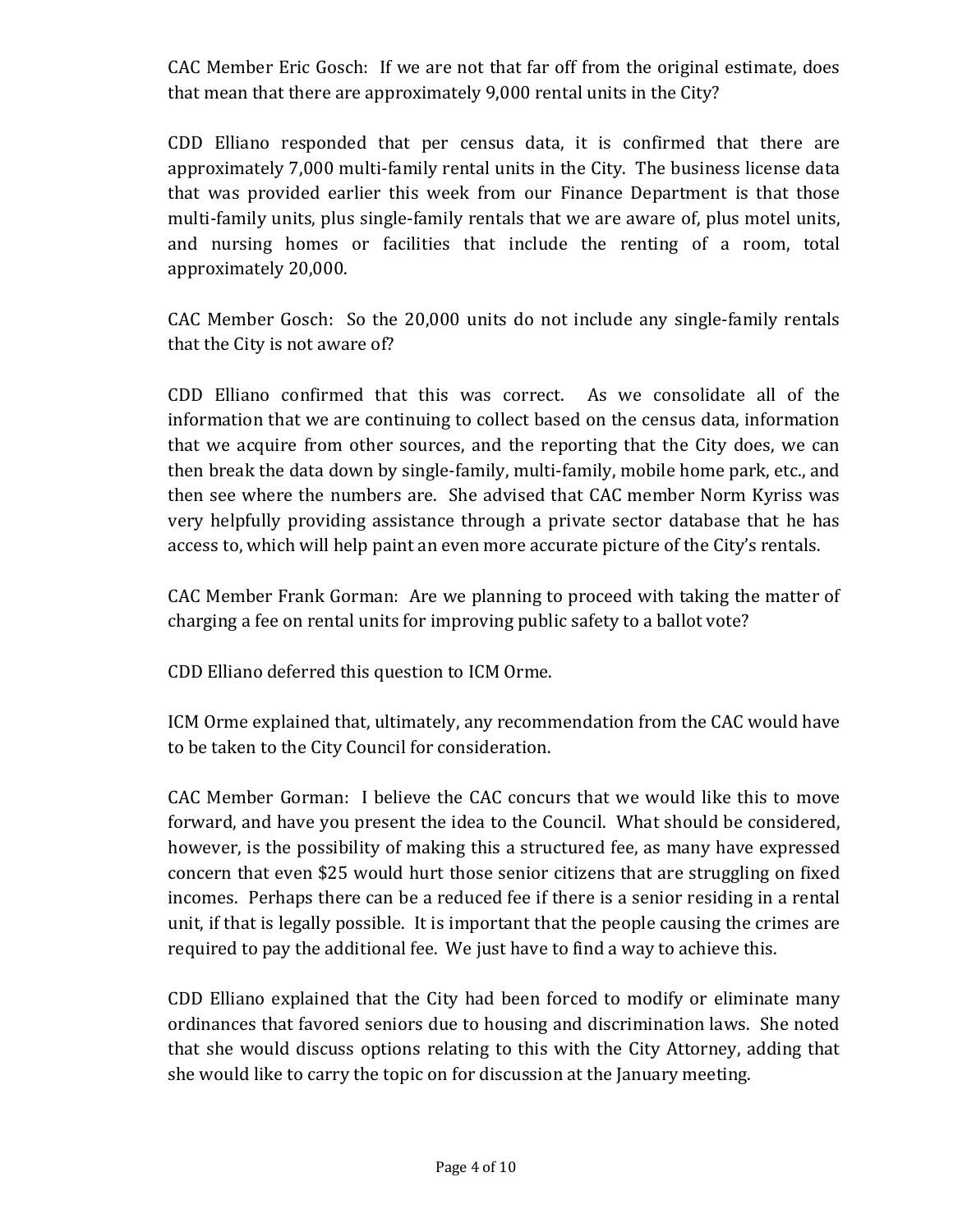CAC Member Gorman: I wouldn't mind sending a poll out to residents – perhaps with their utility bills – to see if they would be amenable to paying the additional fee if it meant a larger police force and better protection.

CDD Elliano moved on to update the CAC, in terms of the evolving rental data base, regarding Council Member's Smith request that staff look into how some other cities deal with their business license fees for rental units. She advised that the City of San Jacinto charges \$70 for the first four units, and one dollar for each unit thereafter, while Beverly Hills charges \$0.012 per each dollar of rental income. She acknowledged that the Beverly Hills method was a completely different mechanism than most inland cities, and is probably very successful for them, but would not work well in Hemet.

CAC Member Gosch: Regarding the database, it is critical that the City Council and the residents have the information out there regarding what the numbers are. We need to do whatever is necessary to establish accurate data in order to make this program work.

CDD Elliano concurred, and stated that they hoped to have accurate information to present at the January meeting.

CDD Elliano then referred to the mention of quarterly mobile home park reports at the October CAC meeting, and noted that those reports are sent to the Finance Department, with Community Development being provided a copy. She further noted that weekend code enforcement coverage had been brought up, and advised that some of the code officer's schedules were being flexed in an effort to provide that coverage. Also the police department has generously offered to utilize some of their volunteers to follow‐up on minor code complaints that occur over the weekend.

CAC Member Mona Groff: Is there a weekend number to call for code enforcement?

CDD Elliano responded that if there is something that needs an immediate response, such as a health & safety issue, it would need to go through Police dispatch. Otherwise, there is always someone on call, even when we don't have a regular officer available, and if you submit a complaint via the website, it will be seen over the weekend, and attended to if the matter is urgent.

CDD Elliano referred to the Crime Free Multi‐Housing Program, which was also discussed at a prior CAC meeting. She advised that the City of Moreno Valley had recently adopted an ordinance requiring participation in this program by rental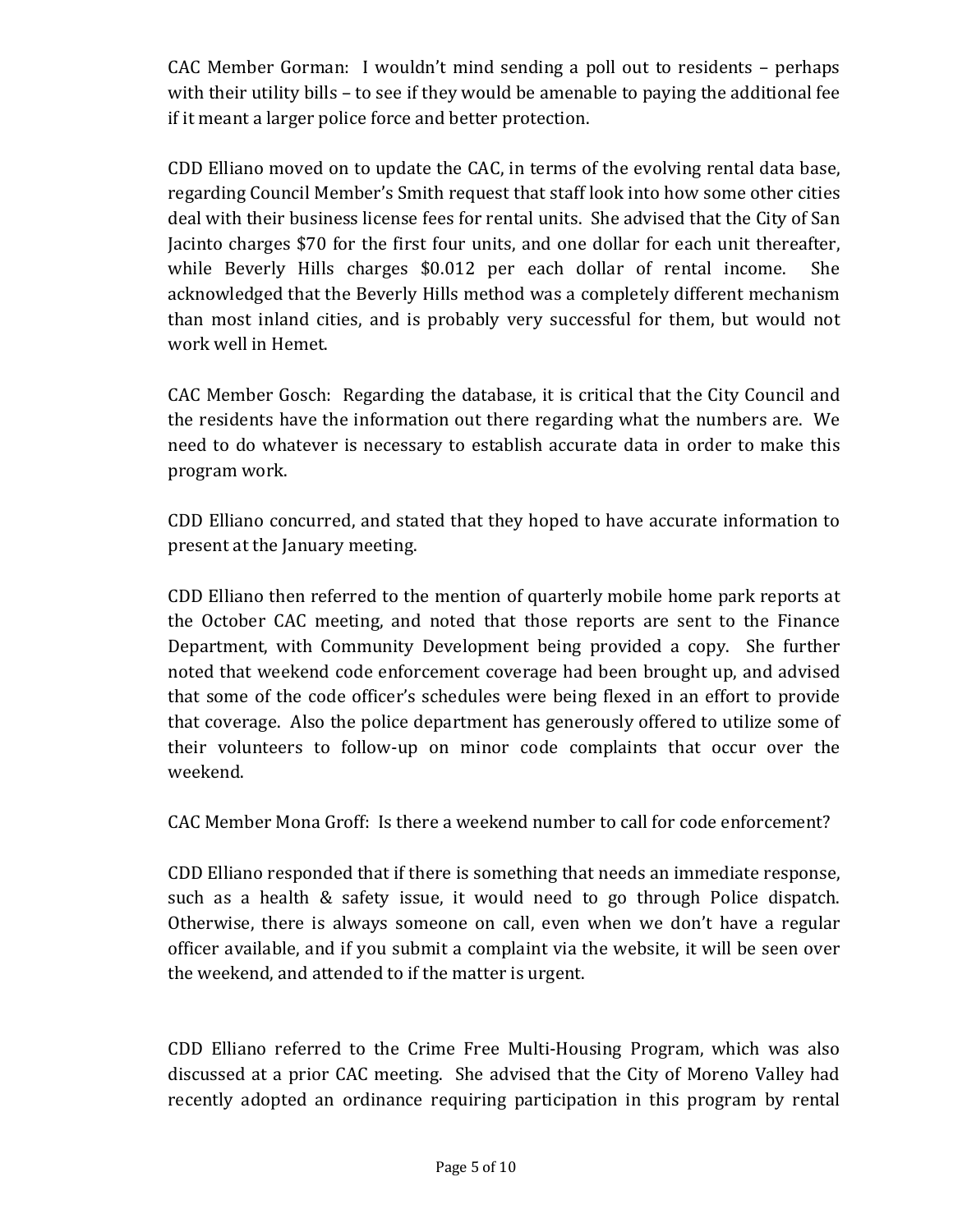property owners. The program has been used in the City of Hemet on a voluntary basis for some time, and we are currently looking at the potential of funding the program through a CDBG application in order to keep the it in tact. We will report back to the CAC on this matter in January.

ICM Orme introduced Carlos Navarro as the new representative for the Hemet Unified School District, and replacement for Valerie Velez, who, he noted, had done a commendable job as a member of the Citizens Advisory Committee, but had to step down.

CAC Member Carols Navarro further introduced himself as the Director of Educational Services for the Hemet Unified School District and provided a brief biography. He stated that he was looking forward to working with the CAC in their efforts to better the community.

*4.* **Presentation: Status Report on Hemet ROCS Field Operations Task Force Efforts –***Community Development Director Deanna Elliano & Police Chief Dave Brown*

ICM Orme introduced the topic of the Field Operations Task Force, and deferred the report to CDD Elliano and Police Chief Dave Brown.

CDD Elliano began the presentation by providing an overview regarding where things stand from a Code Enforcement perspective with the Hemet ROCS Field Operations Task Force, which is designed as an implementation team for all of the ordinances that have been adopted thus far through the CAC's efforts. The task force includes a gathering of leaders from various departments, who review and determine the status of the City's problem properties. Tier 1 properties are the worst offenders. The Police Department usually takes the lead on these properties, and then Code Enforcement jumps in after the criminal element has been dealt with. Tier 2 properties are more code related, and do not typically require any police response. These properties tend to require inspections, and may have health  $\&$ safety issues, building code violations, property maintenance issues, etc. The properties have been divided up in this manner so that the Police Department's scarce resources are not utilized where they are not necessary.

CDD Elliano went on to provide some statistical information regarding the two property tiers. Our initial effort has identified 13 properties of which Tier 1 is comprised. Currently, Tier 1 includes 377 units, while there are 618 units in Tier 2, for a total of 995 rentals on the unit list for inspection. To date, inspections have been completed on 664 of the units, including four Tier 1 properties: the Diamond Inn, the Carson Street apartments, some Inez Street apartments, and the Hemet Garden apartments on Johnston Avenue. We are scheduled to inspect Town &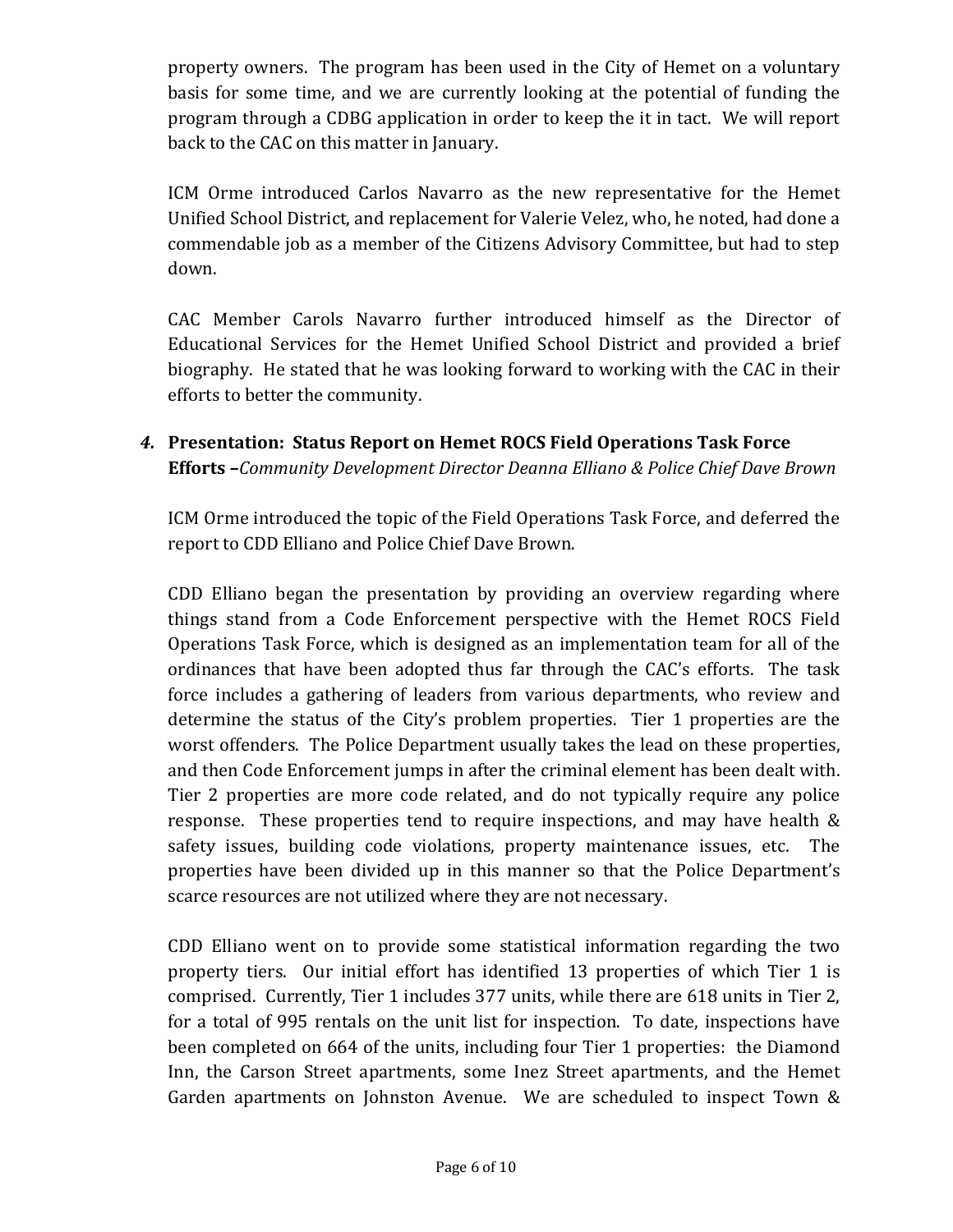Country Mobile Home Park in December, along with another mobile home park, and some other neighborhoods in the downtown area. We are required by law to give a 60 day notice to mobile home parks that we are coming to inspect, so typically the mobile home parks have some advance notice that we are coming. Some of the things that we have found in our inspections include numerous health & safety code violations, building code violations, graffiti, inoperative vehicles, cockroach infestations, lack of landscaping and overall blight, which have resulted in citations, various other actions, and for one property, the Carson Street Apartments, new ownership. We feel that so far the task force has been very successful, although we have to use different tools from our toolbox, depending on the cooperation of the property owner.

Police Chief Brown: Advised the CAC regarding the ROCS truck, noting that a special DMV permit is required due to the air brakes, so it hasn't been getting around much. He clarified that a number of staff members were in the process of obtaining the appropriate permit, so the issue would soon be resolved.

Police Chief Brown went on to explain exactly how a task force works. For the Diamond Inn inspection, law enforcement officers from various agencies were present, including the City, County, ATF, CHP, and Parole Division. Eight people, all of who were either parolees or probationers, were arrested, and two firearms were confiscated. The Diamond Inn was determined to be a chronic nuisance. He commended the CAC for their efforts and dedication, as the Chronic Nuisance ordinance was one of the first approved following the committee's conception.

CAC Member Mona Groff: What was the response of the motel manager? Are they cooperating?

Police Chief Brown: Yes, they have been cooperative.

CAC Member Gorman: Is the motel locally owned, or does it have an out‐of‐town owner?

CDD Elliano: Responded that County records indicated both a Hemet address as well as a Chino Hills address for the property owner.

Discussion ensued regarding the plans and efforts of the task force, and it was noted that the City must be very careful with their inspection and enforcement process so that all efforts are in compliance with the policies and requirements of local, state and federal laws. If a number of rules aren't followed, the City is put at risk. There will often be concerns that can't be immediately resolved as it takes time to follow protocols, so it is important for the citizens to keep that in mind and be patient.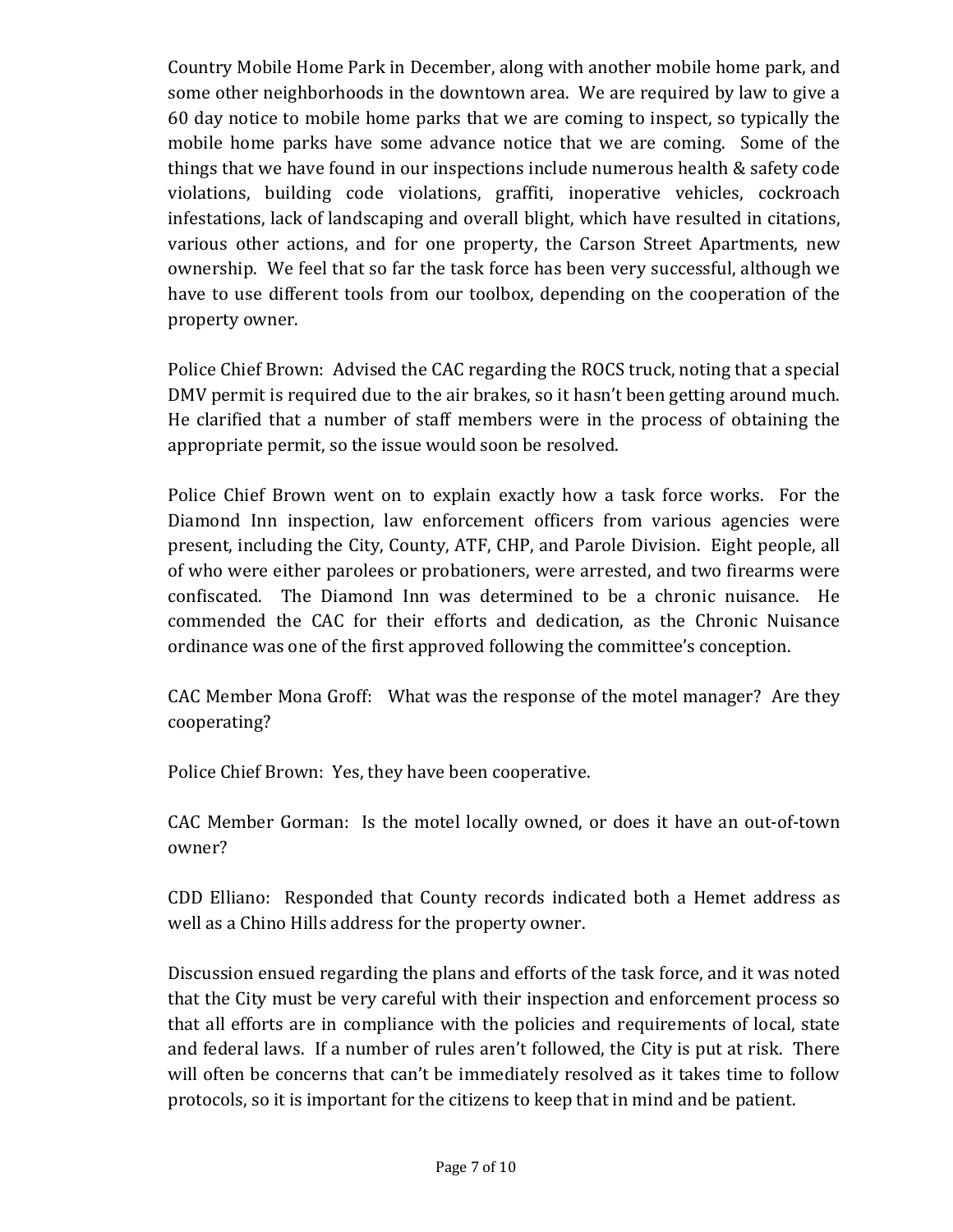Discussion followed regarding the drivers for the Hemet ROCS vehicle.

CAC Member Patty Drusky: Suggested that the Chamber of Commerce could put a "shout‐out" to some of the business owners, as many have permits to drive vehicles with air brakes and could volunteer.

Police Chief Brown clarified that police department staff were going through training to get their DMV permits, so the truck would be back in business soon.

CAC Member Gosch: Regarding the issue of rental properties, perhaps welcome letters could be generated and sent to new owners of known rental properties, with signatures from all CAC members.

Police Chief Brown acknowledged that something like this could be powerful.

ICM Orme concluded the presentation, advising that staff had strategically compiled a list of the problem properties in the City, but had to be very careful about releasing information to the public too early.

*5.* **Report on Draft Alcoholic Beverage Ordinance** *– Community Development Director Elliano and City Attorney Erica Vega*

ICM Orme introduced the topic of the Alcoholic Beverage Ordinance, and then deferred the presentation to CDD Elliano.

CDD Elliano advised the CAC that staff had completed drafting of the ordinance which would be reviewed at a public hearing by the Planning Commission on December 4th, for a recommendation to the City Council at their January 8th meeting. A very exhaustive analysis was completed. Typically, the number of licenses allowed in a combined census tract is 83, but the number issued in the City of Hemet is 166, which is twice the permitted amount. When the Planning Commission reviewed the conceptual ordinance at a work study session in October, they all agreed that something needed to be done to reduce the over‐concentration in the City, but had expressed concerns regarding how that should be accomplished without hindering business. The Planning Commission also requested that we look at both San Jacinto and the County of Riverside to ascertain that our standards are in line with theirs. That review has indicated that they are, indeed, in alignment, and staff believes the proposed ordinance has adequately addressed the concerns that were expressed by the Commission.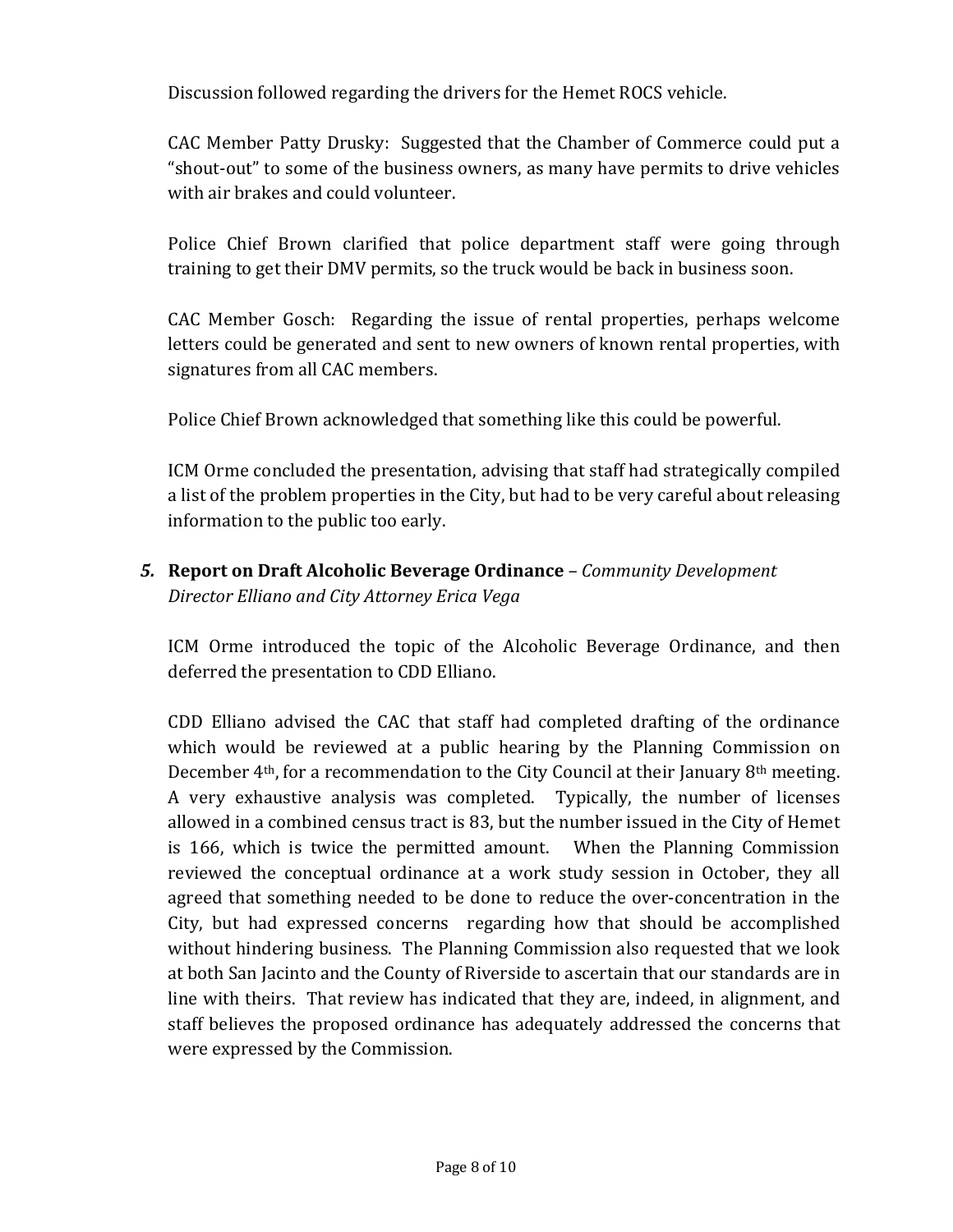*6.* **Report on Draft Social Host Ordinance –** *Community Development Director Elliano and City Attorney Erica Vega*

CDD Elliano advised the CAC that staff had been working diligently with Michael Ramirez and the Citizens Action Network, who has provided copies of a number of social host ordinances from other cities. Staff hopes to have a draft ordinance to provide to the CAC at their January meeting that can move forward for adoption by the City Council in February.

ICM Orme recognized new Press Enterprise journalist, Craig Schultz, and thanked him for his interest in the City.

#### **7. CAC Roundtable –** *CAC Chair & Committee Members*

*(CAC Roundtable is the opportunity for the CAC to state topics of primary concern or interest to CAC members and suggested topics or speakers for future meetings.)*

CAC Member Mona Groff: Discussed a newspaper article that she had read regarding an ordinance adopted in Murrieta or Menifee to assist with the removal of squatters who have taken over vacant homes.

CDD Elliano: Murrieta is aggressive in their enforcement of this program. Squatting is also a problem in Hemet, although occasionally it has been determined that the tenants are fraud victims who think they have a valid rental agreement.

CAC Member Frank Gorman: Lake Hemet Municipal Water District has a requirement that the registered property owner sign the agreement for water service, rather than just the tenant, to ensure that the water is being turned on for a rental that is valid.

Discussion ensued regarding the possibility of implementing a similar requirement for the City of Hemet.

CAC Member Eric Gosch: Requested an update regarding Code Enforcement.

CDD Elliano: Advised that there are currently three full‐time code officers. She explained that four officers are authorized, but one is currently on medical leave, and has been replaced with a temporary part‐time officer. Two of the full‐time code officer positions are funded by CDBG. While there have been a number of volunteer offers, and there are plenty of open desks, the problem has been the provision of an up‐to‐date computer, and we are working with our Information Technology Division to resolve this issue. We will hopefully be in a position to bring volunteers into the office very soon.